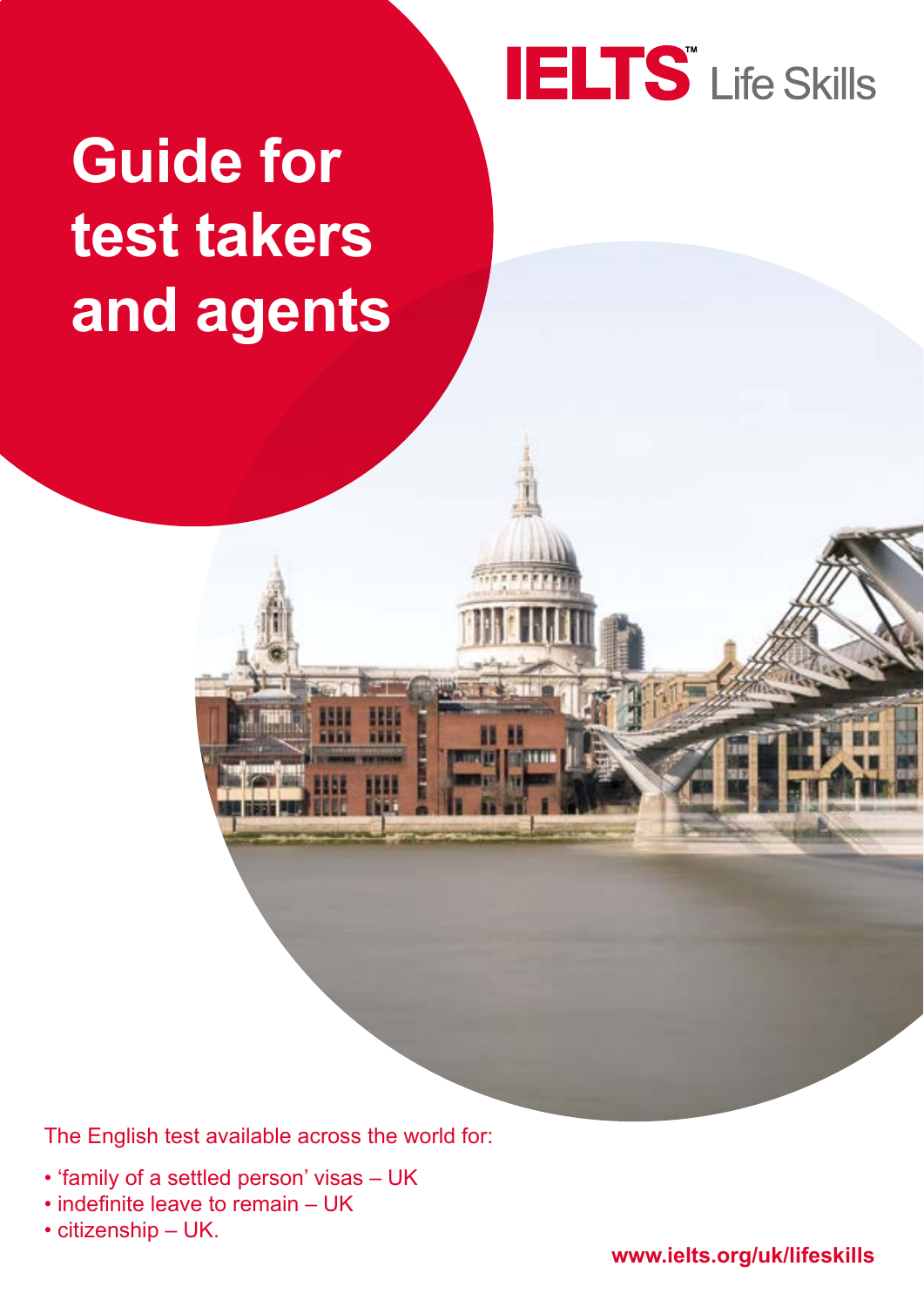# **Approved test of speaking and listening for UK visas and immigration**

IELTS Life Skills is an English test for people who need to prove their speaking and listening skills at Levels A1 or B1 of the Common European Framework of Reference for Languages (CEFR).

The test is included on the UK Home Office's list of Secure English Language Tests (often referred to as SELT tests) and is available both in the UK and internationally.

IELTS Life Skills is offered by the three IELTS Test Partners – British Council, IDP: IELTS Australia and Cambridge English Language Assessment.

## **Who is the test for?**

IELTS Life Skills is specifically designed for people who are required by UK Visas and Immigration (UKVI) to prove their speaking and listening ability as part of an application.

It can be used by people applying for:

- 'Family of a settled person' visas If you want to remain with a relative, spouse or partner already living in the UK permanently.
- Indefinite leave to remain If you are already living in the UK and want to make it your permanent home.
- Citizenship If you want to become a British citizen.

For all other visa categories the IELTS test can be used. To find out more about how you can use IELTS or IELTS Life Skills for UK visas and immigration, go to **www.ielts.org/uk**

## **Test levels**

IELTS Life Skills is available at two levels:

- A1 Speaking and Listening for 'family of a settled person' visas
- B1 Speaking and Listening for indefinite leave to remain and citizenship.

### **Test format**

IELTS Life Skills is a face-to-face Speaking and Listening test. You will take your test with an examiner, and with one other candidate.



**Check if you need an English test**

To find out if you need to take an English test for your visa application, visit the UKVI website at **www.gov.uk**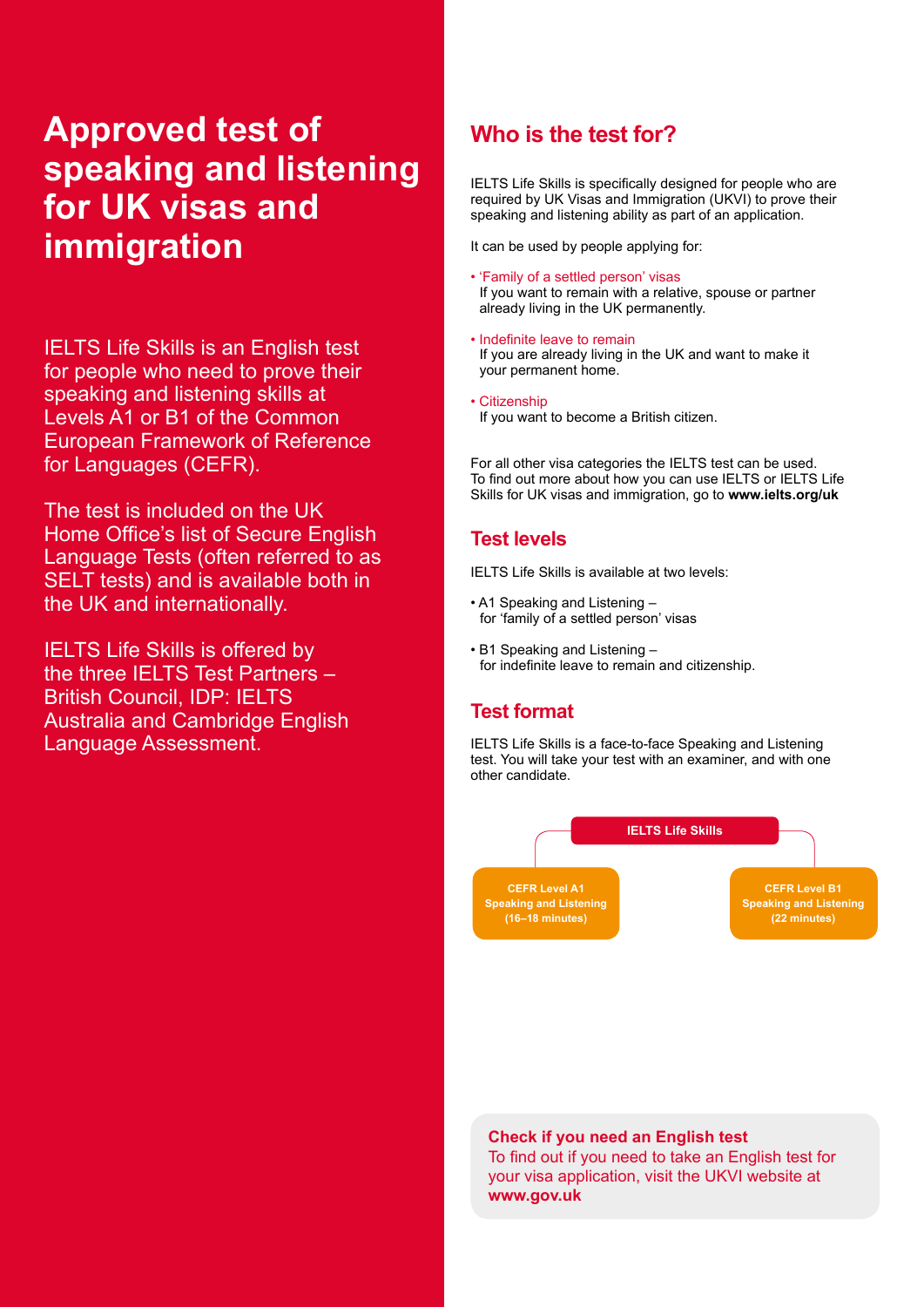## **Test focus**

The tasks are designed to reflect everyday communication in an English-speaking country. You will take part in short discussions on everyday subjects including:

- personal details/experiences
- family and friends
- buying goods
- work
- health
- leisure
- education/training
- transport
- housing
- weather.

At each level, the test is designed to assess whether you can listen and respond, make your meaning clear and speak with other people.

|                   | A <sub>1</sub>                                                                                                                                                                                                                                                                                          | B <sub>1</sub>                                                                                                                                                                                                                                                                                                                                                                                                                                              |
|-------------------|---------------------------------------------------------------------------------------------------------------------------------------------------------------------------------------------------------------------------------------------------------------------------------------------------------|-------------------------------------------------------------------------------------------------------------------------------------------------------------------------------------------------------------------------------------------------------------------------------------------------------------------------------------------------------------------------------------------------------------------------------------------------------------|
| <b>Test focus</b> | . listen and respond to spoken language,<br>including simple narratives, statements,<br>questions and single-step instructions<br>• basic information, feelings and opinions on<br>familiar topics<br>• talk with another person in a familiar situation<br>about familiar topics.                      | . listen and respond to spoken language,<br>including straightforward information and<br>narratives, and follow straightforward<br>explanations and instructions<br>• communicate information, feelings and opinions<br>on familiar topics, using appropriate formality<br>• talk with one or more people in a familiar<br>situation, making relevant points and<br>responding to what others say to reach a<br>shared understanding about familiar topics. |
| <b>Tasks</b>      | Tasks may include:<br>• describing<br>• giving opinions<br>• giving personal information<br>• stating preferences<br>• commenting<br>• asking for information or descriptions<br>• agreeing and disagreeing<br>• explaining, giving reasons or justifying<br>• deciding<br>• suggesting<br>· selecting. | In addition to the A1 tasks shown on the left.<br>the B1 tasks may include:<br>• comparing<br>• showing contrast, cause, reason or purpose<br>• prioritising<br>• planning<br>• persuading<br>• narrating<br>• asking about past or future events<br>• expressing future certainty or possibility.                                                                                                                                                          |